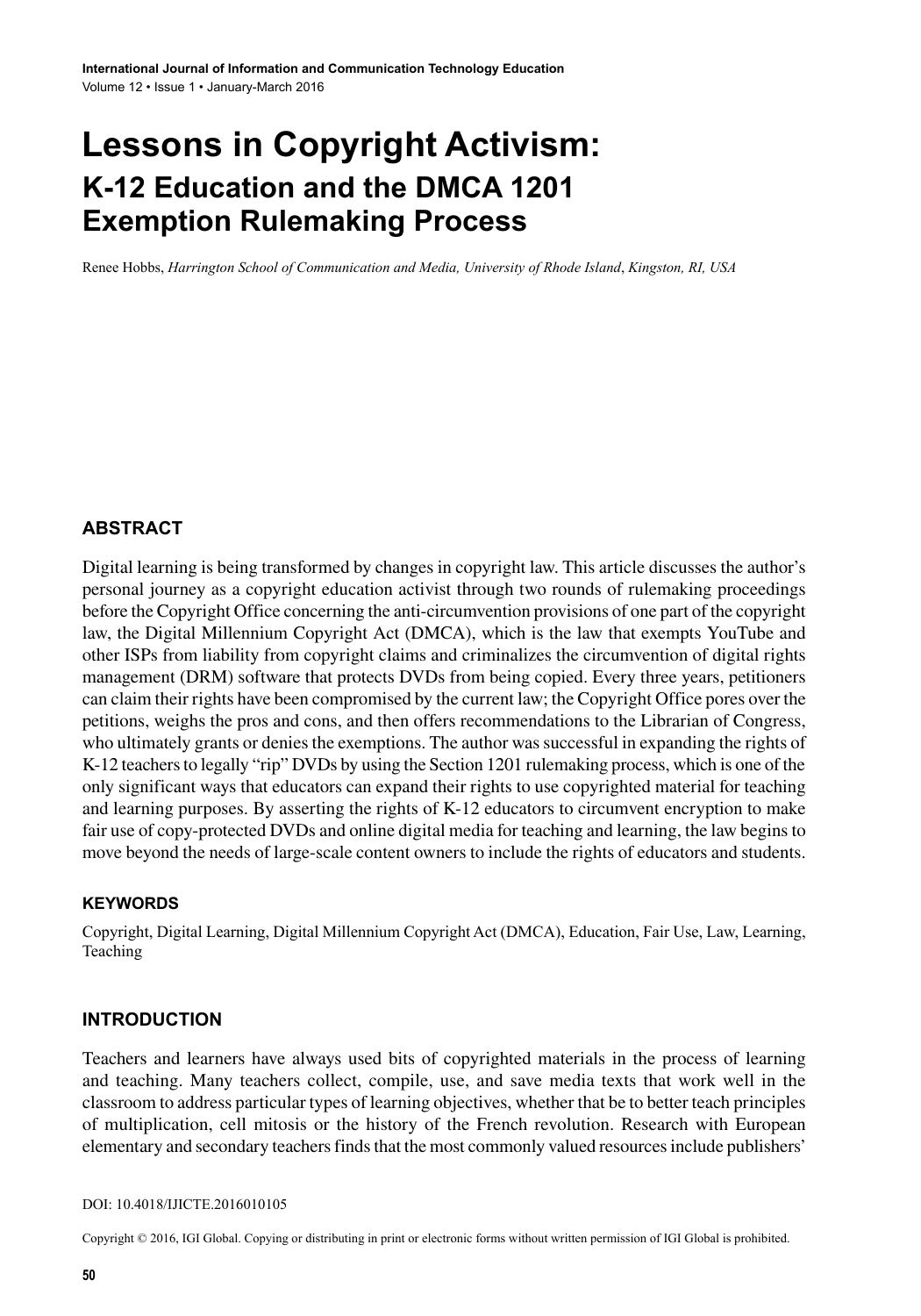open educational materials, educational materials created by colleagues, news and current events, scientific reports and visual materials -- pictures, videos, images, drawings and illustrations (Halme & Somervuori, 2012), and it is likely that American teachers have similar priorities. The use of resources including movie DVDs, digital media and the Internet is now normative current practice in education from K-12 to higher education. But does their acquisition and use qualify as legal practice under copyright law?

It is ironic that at a time when online digital technologies are enabling educators to create and share an ever-widening array of texts, sounds, still and moving images, music, and graphic art, there has been a rise in the climate of confusion and fear among educators concerning the use of copyrighted materials as tools for teaching. Sadly, much of the language about "sharing" and "stealing" found in mainstream media has left educators, artists, school librarians, technology specialists, youth media leaders and others confused and fearful (Hobbs, Jaszi & Aufderheide, 2009). And because fear tends to stifle innovation, those who promote the use of digital media as tools for teaching and learning take notice of these developments and aim to address them.

Some educators want to do more than use copyrighted material as a vehicle for transmitting content. They may want students to critique or comment on excerpted media texts as a literacy practice; to memorialize their personal encounters with media texts, or use film clips as a stimulus for charged discussions about how technology and media affect cultural participation, identity development, social power, and political or economic agency. To create and share ideas with colleagues, some educators want to create curriculum materials that employ excerpts from copyrighted works. To promote professional development, others want to distribute samples of student work to inspire and motivate educators and show what students can do in various types of learning environments (Hobbs, 2011).

In the United States, citizens have substantial legal rights as both creators and as users of copyrighted materials for teaching and learning. Under the law, creators are entitled to the full force of copyright law as soon as the original works of authors are produced in fixed and tangible form. Although some educators have signed contracts to work in institutions where their creative work has been declared a work-for-hire arrangement, most educators are legally entitled to claim copyright of their own creative work—lesson plans, activities, etc. (Russell, 2012). And as users of the copyrighted works of others, the *fair use doctrine*, enshrined in Section 107 of the Copyright Law of 1976, permits people to use copyrighted materials without payment or permission under some circumstances, depending on the specific context and situation of the use. Determinations as to whether the copying or reproduction of the original works of others is a violation of copyright begins with the act's broad exemption that "criticism, comment, news reporting, teaching (including multiple copies for classroom use), scholarship or research is not an infringement of copyright" (Copyright Act, § 107). While the doctrine of fair use allows for the use of copyright protected material for a wide range of purposes, courts generally consider four fair use factors: the purpose and character of the use, including whether it is of a commercial nature or is for nonprofit educational purposes; the nature of the copyrighted work; the amount and substantiality of the portion used; and the effect of the use upon the potential market for or value of the copyrighted work. (Copyright Act, § 102).

Like many media literacy educators, I make considerable use of copyrighted materials under the doctrine of fair use. To build learners' critical thinking, creativity, collaborative, and communication skills, I use copyrighted materials tend from mass media, digital media and popular culture, including those owned by Viacom, Disney, News Corporation, YouTube, Time Warner and others. In general, I use copyrighted content to illustrate key concepts of media literacy. I help students to deconstruct and critically analyze media messages; to recognize and examine specific production techniques employed in moving image media; to explore economic, political, or social issues or the cultural values depicted in the representations; or as part of the process of building skills and knowledge through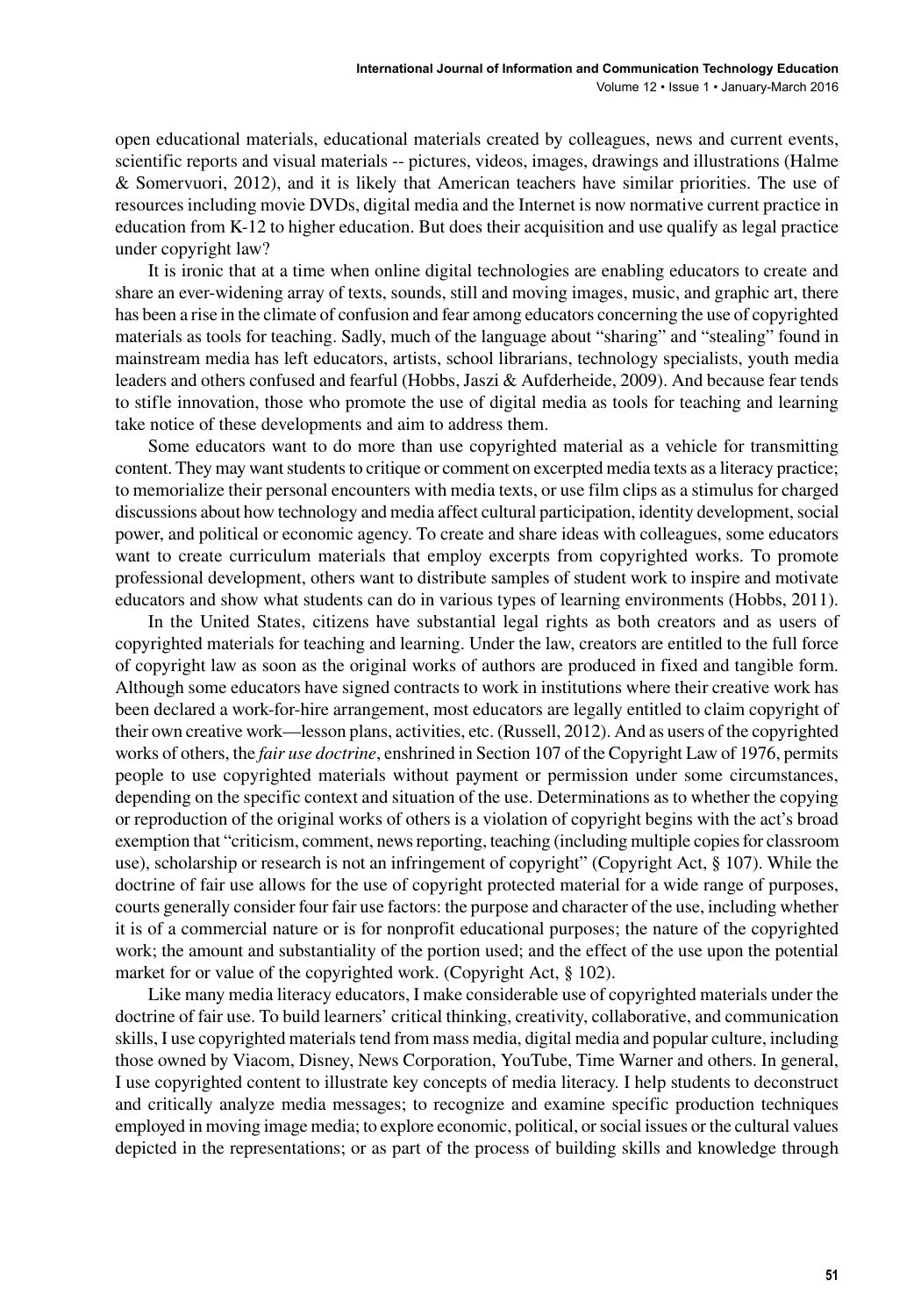the creation of student-produced print, visual, digital or video-based works to demonstrate ideas, techniques, competencies, and skills. Because these goals are central to my work as an educator, over time I have found it necessary to not only gain knowledge about the law; I have also learned to "rip" DVDs using a variety of software tools (Mittel, 2010). I have also sought to make the law responsive to the changing nature of educational practice in relation to digital learning.

In this paper, I reflect on my own personal journey as a copyright education activist through two rounds of rulemaking proceedings before the Copyright Office concerning the anticircumvention provisions of one small part of the copyright law, the Digital Millennium Copyright Act (DMCA), which is the law that exempts YouTube and other ISPs from liability from copyright claims and criminalizes the circumvention of digital rights management (DRM) software that protects DVDs from being copied (Herman & Gandy, 2006; Pauken, 2010). Every three years, citizens can claim their rights have been compromised by the current law; the Copyright Office pores over the petitions, weighs the pros and cons, and then offers recommendations to the Librarian of Congress, who ultimately grants or denies the exemptions. The 1201 rulemaking process is one of the ways that user-generated content finds a place in the law because "[r]ulemaking, with all its flaws, offers the possibility of being more flexible and accessible than lobbying Congress currently allows" (Tushnet, 2010, p. 895). In asserting the rights of K-12 educators to circumvent encryption to make fair use of film and digital media for teaching and learning, these efforts have made a small contribution in copyright law as it begins, ever so slowly, to move beyond the needs of large-scale content owners to include the rights of educators and citizens.

### **THE JOURNEY BEGINS**

I first began my journey as a copyright education activist as a result of an important collaboration with Peter Jaszi of Washington College of Law and Patricia Aufderheide of the Center for Media and Social Impact at American University, who worked with me to develop a "best practices" model for media literacy educators in 2007. With support from the John D. and Catherine T. MacArthur Foundation, we brought together groups of educators (from higher education, K-12 settings, and youth media organizations) in ten cities across the United States including Chicago, Austin, Philadelphia, Boston, and New York. The consensus principles that emerged from these discussions are reflected in the *Code of Best Practices in Fair Use for Media Literacy Education* (2007) which was rigorously reviewed by a team of legal experts and adopted by several national membership organizations, including the National Association for Media Literacy Education (NAMLE), the Action Coalition for Media Education (ACME), the Visual Communication Studies Division of the International Communication Association (ICA), the Media Education Foundation, and the Association of College and Research Libraries (ACRL). Significantly, the 60,000-member National Council of Teachers of English (NCTE) also adopted the Code as its official policy in November 2008, replacing an earlier policy from 1980.

The Code identifies five principles, each with limitations, representing the community's current consensus about acceptable practices for the fair use of copyrighted materials. As stated in the Code, educators can, under some circumstances: (1) make copies of newspaper articles, TV shows, and other copyrighted works, and use them and keep them for educational use; (2) create curriculum materials and scholarship with copyrighted materials embedded; and (3) share, sell, and distribute curriculum materials with copyrighted materials embedded. Learners can, under some circumstances (4) use copyrighted works in creating new material; and (5) distribute their works digitally if they meet the transformativeness standard (Media Education Lab, Program on Information Justice and Intellectual Property, Center for Media and Social Impact, 2007). When someone uses an appropriate amount of a copyrighted work and re-purposes or adds value, they arc using the work transformatively. The success of this project led me to want to contribute more to advance the interests of educators in the sphere of copyright, fair use and education.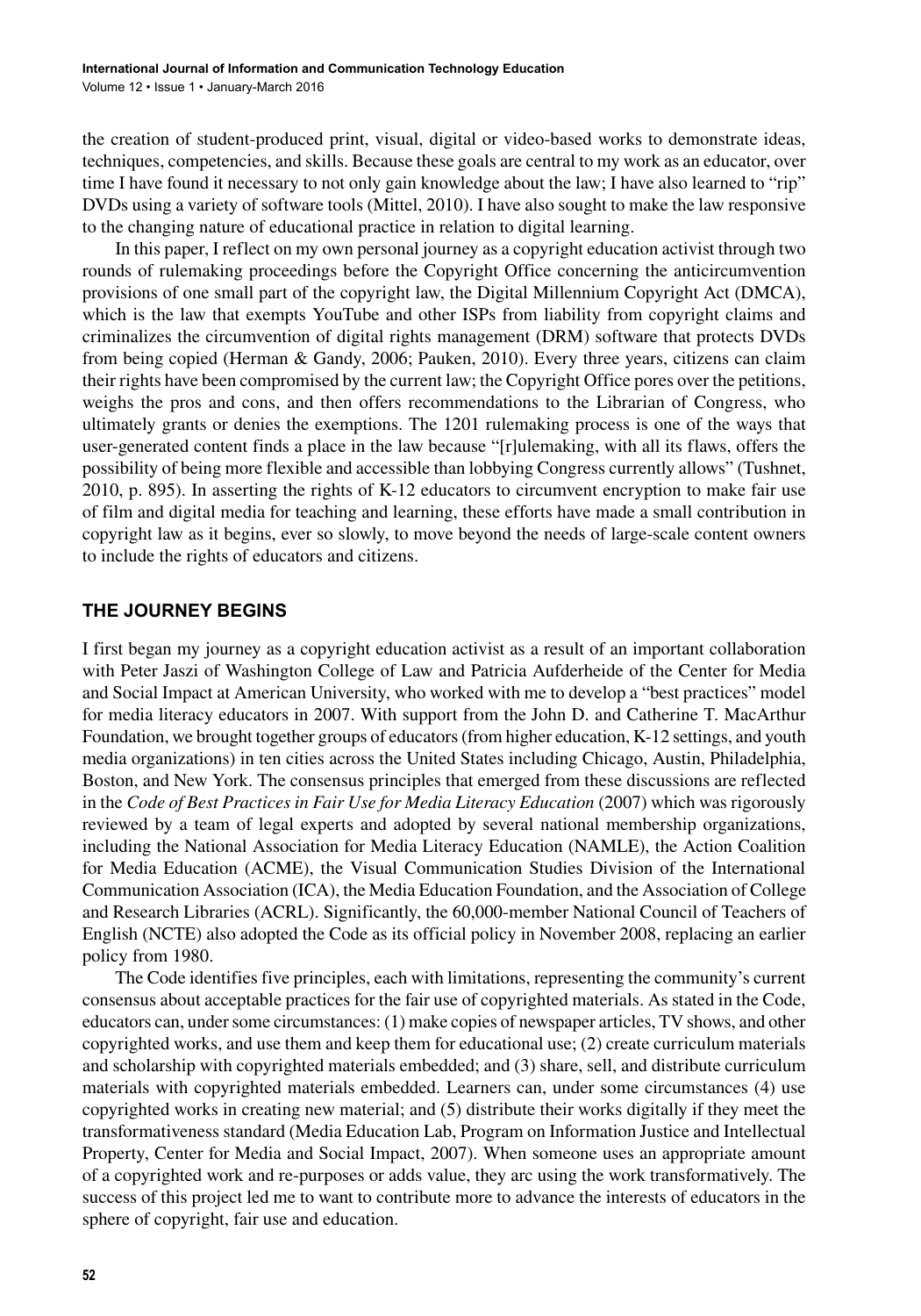#### **HOW THE DMCA AFFECTS EDUCATORS**

The Digital Millennium Copyright Act of 1998 (DMCA) has been controversial since its passage because, in protecting ISPs from copyright infringement via the automatic takedown process and criminalizing the trafficking of technologies designed to circumvent access control devices protecting copyrighted material from unauthorized copying or use, the law struck a serious blow to the principle of fair use. While the act of copying a file may be legal according to fair use, breaking digital rights management (DRM) technology became illegal when the law went into effect (Tushnet, 2010).

Because many educators and learners depend on clips from film DVDs for use in both classroom teaching and student media production assignments, the law has had a negative impact on digital learning and, in particular, has discouraged educators from using film as a teaching resource. Few educators still use VHS tapes, as this equipment has become obsolete. Many have migrated their clip compilations to disk, while others use YouTube video clips, uploaded by others. But these are often of poor visual and sound quality, making it difficult to do the kind of close analysis required for media literacy education. When teachers select clips by directly using a DVD, they have found that the players are slow to load content. Some DVDs automatically play trailers for other movies every time they are played. Some DVDs can't be easily cued up, which means teachers have to skim through all the chapters to find the precise scene they need.

When teachers use multiple DVDs to show clips in class, this practice is time-consuming and often ineffective, which may lead to non-optimal use of video in the classroom (Hobbs, 2006).

The DMCA prohibits the circumvention of technological access controls and limits the degree to which educators and students may make fair uses of copyrighted works. Under the law, "ripping" videos for educational use is unlawful and the penalties for violation can be substantial, as persons who are injured may bring civil actions for equitable and monetary damages, as well as criminal sanctions.1 But because the law unfairly criminalizes the legal fair use of copyrighted material, there is a special provision in the law that grants the Librarian of Congress the authority to exempt users who "are, or are likely to be in the succeeding three-year period, adversely affected ... in their ability to make noninfringing uses ... of a particular class of copyrighted works" (Kasunic, 2009). This special provision, articulated in Section 1201 of the law, mandates a rulemaking process that was expressly implemented to "ensure that the public [would] have continued ability to engage in noninfringing uses of copyrighted works" (DMCA, 1998).

So every three years, the U.S. Copyright Office considers exemptions to the law for groups or individuals who can prove that the law adversely affects their ability to make lawful, non-infringing uses of copyrighted works. As part of the rulemaking process, the Copyright Office puts the burden on exemption seekers, requiring them to bring evidence of how the law limits their need to bypass DRM software. The first two proceedings in 2000 and 2003 produced only extremely narrow exemptions- -for example, allowing circumvention of obsolete 'dongles' controlling access to physical copies of software such as games on floppy disks.

But in 2006, Professor Peter DeCherney of the University of Pennsylvania and his colleagues successfully argued before the U.S. Copyright Office that film professors should be entitled to an anti-circumvention exemption. He established the first-ever educational exception to the DMCA's anticircumvention provisions. He argued that possible alternatives to circumvention, such as using VHS cassettes, recording with a digital video recorder, or playing individual DVDs in succession, were inadequate instructional practices. He further contended that the proposed exemption would have little to no effect on the market for copyrighted audiovisual works and would therefore be properly tailored to minimize adverse consequences to copyright holders (DeCherney, 2006). For these reasons, the Register of Copyright granted the exemption to film professors to rip videos of audiovisual works included in departmental library of a college or university's film or media studies program. When I first learned about the rulemaking process, I was proud of Professor DeCherney's accomplishments but frustrated that the exemption granted was so narrowly written as to exclude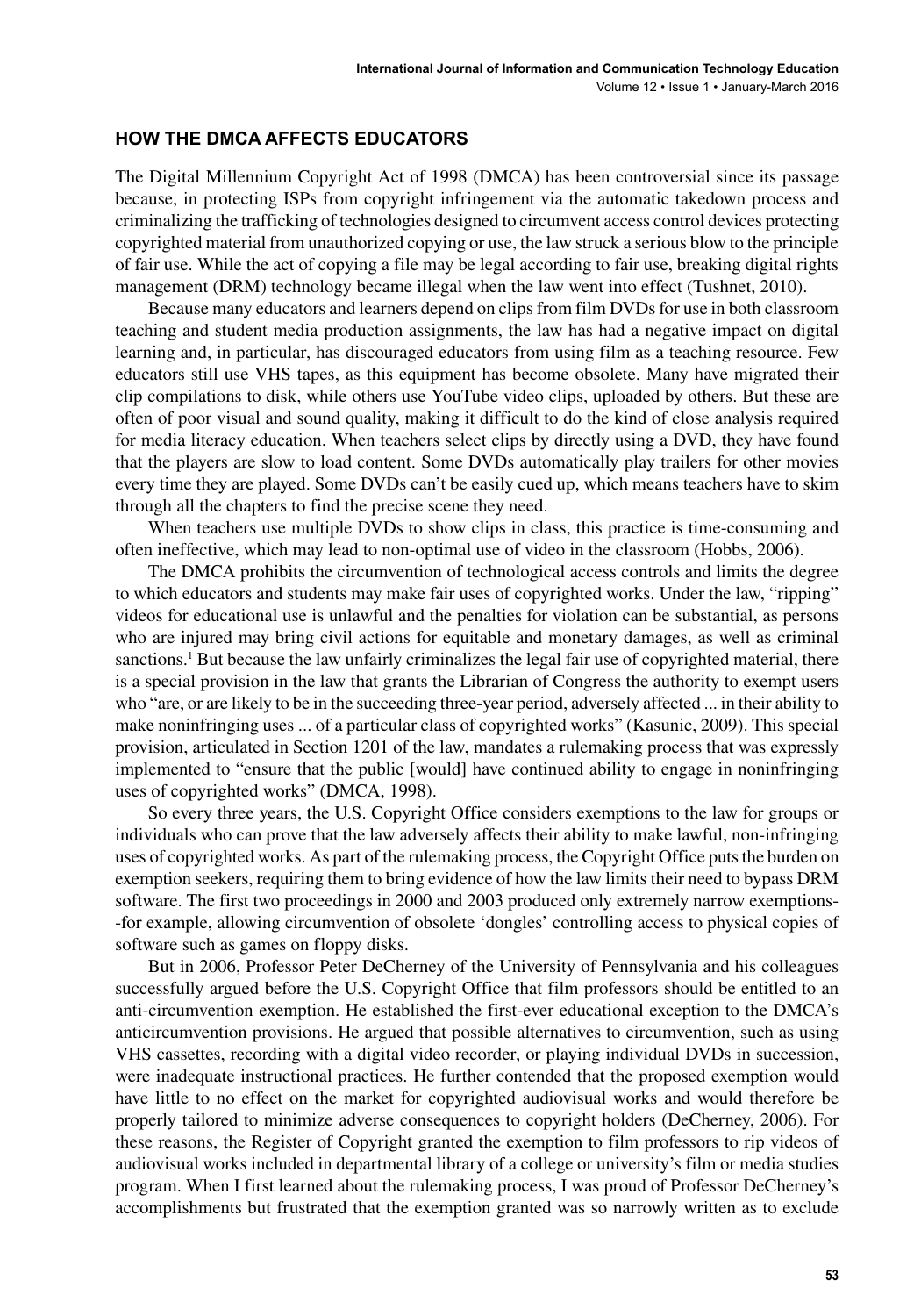elementary and secondary teachers who also need to use film clips to promote learning, critical thinking and communication skills among learners.

#### **THE RULEMAKING PROCESS IN 2009**

In 2009, I submitted a petition to the U.S. Copyright Office requesting an exemption for educators (from any field or discipline, at any level, including those working in nonprofit organizations that offer youth media programs) for a similar exemption. My petition also requested an exemption for learners so they can use DVD clips for specific educational assignments, including student media productions, because media production is such an essential component of media literacy education. To develop the petition, I used a process that involved phone and email communication with the team of student attorneys at American University Washington College of Law. Law students Eric Ford and Azizi Jones served as my student attorneys from the Glushko-Samuelson Intellectual Property Law Clinic at Washington College of Law, American University. They assisted in gathering of evidence and information and helped in the development of a formal petition arguing why an exemption should be granted, under the direct supervision of law professors Victoria Phillips and Peter Jaszi.

My first formal petition requested two use-based exemptions, one for teachers and one for learners. I asked to exempt (1) audiovisual works that illustrate and/or relate to contemporary social issues used for the purpose of teaching the process of accessing, analyzing, evaluating, and communicating messages in different forms of media; and (2) audiovisual works that illustrate and/or relate to contemporary social issues used for the purpose of studying the process of accessing, analyzing, evaluating and communicating messages in different forms of media, and that are of particular relevance to a specific educational assignment, when such uses are made with the prior approval of the instructor (Hobbs, 2009a). In the petition, I primarily explained the value of media literacy education and its lawful use of copyrighted materials as the use of existing media content in media literary education undertaken for "criticism" or "commentary." I gathered data from more than 80 teachers who responded to a survey, distributed to members of the National Council of Teachers of English (NCTE) that asked, "Have you ever wanted to extract TV or movie clips for use in teaching but decided against it because of copyright issues?" Explanations from teachers who answered "Yes" include, "I've wanted to download clips. . . from library copies of. . . DVDs but I wasn't able to." Another stated, "Our technology department would not help me extract the piece." The New Mexico Media Literacy Project, one of the oldest such organizations in the United States, whose goal is to create multimedia teaching resources for use in classrooms across the country, reported that they have "occasionally been prevented (for technological reasons and concerns for legal liability) from using movie clips from DVDs" (Hobbs, 2009b).

In describing the fear of legal consequences that has caused many teachers and learners to lose opportunities to pursue new approaches to digital learning and media literacy education, I described one teacher who wrote that he would love to show clips of movies that depict differing perspectives about World War II to incorporate media literacy into his Social Studies/History course. He stated he would not do so because he believes it is against the law. Another teacher wrote that her learners often want to use clips of movies in their projects, but usually can't because of the technological protection mechanisms on DVDs. These uses were clearly transformative uses of copyrighted material since the educational purpose is clear and none of these uses merely reproduced the original entertainment purpose of those films and programs.

My 2009 petition was one of eight new proposals that were received by the Copyright Office. Some proponents argued that the exempted class should be expanded beyond the departmental library to include audiovisual works in any college or university library. Others sought to eliminate the exclusive privilege given to film professors and widen the user group to include all college faculty including those teaching in foreign language, criminal justice, law, and medical programs.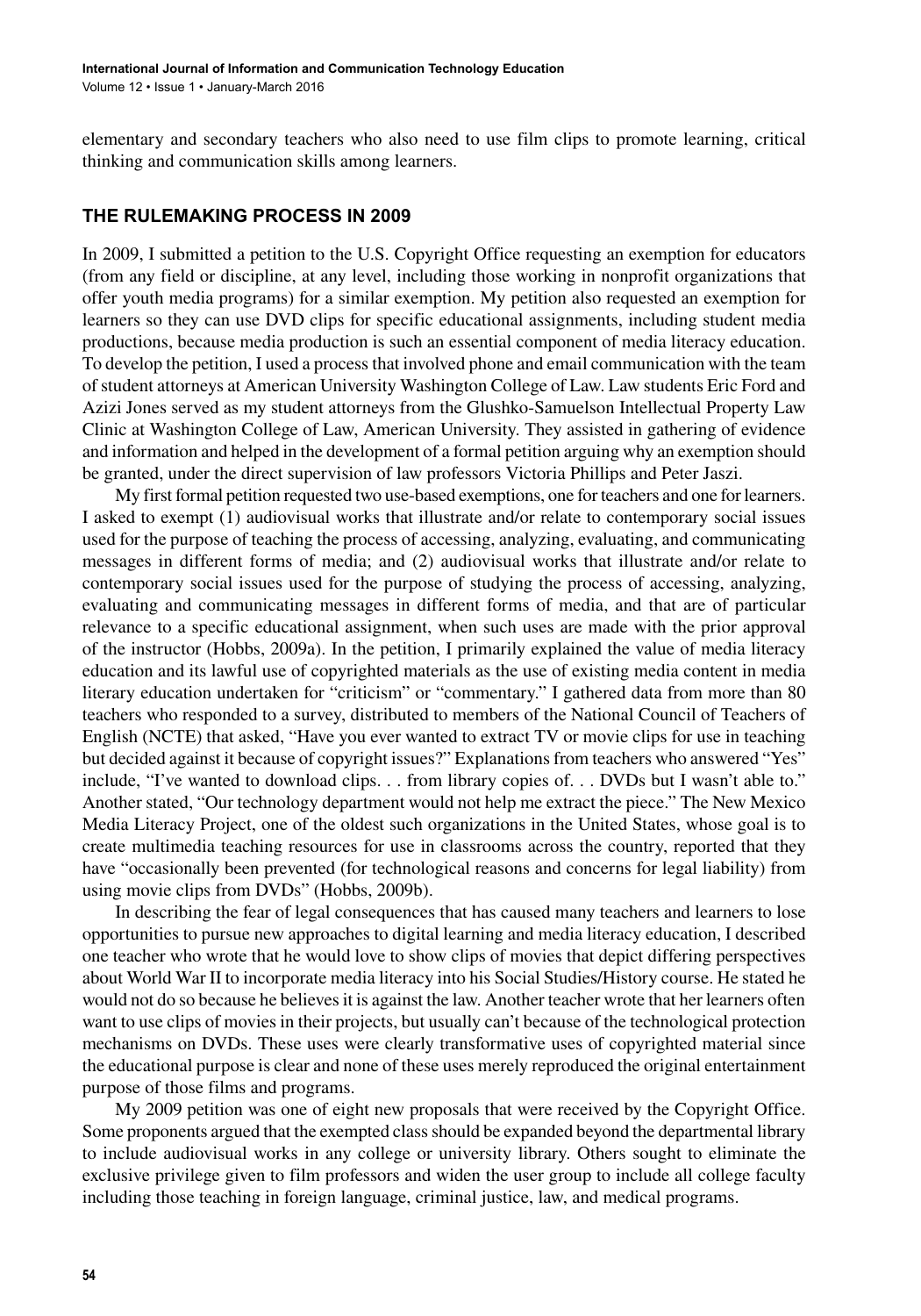As to be expected, some aspects of the rulemaking process seemed to me, as an outsider, to be peculiar, convoluted and absurd. For example, the Library of Congress is authorized to exempt noninfringing users of "classes of works" from the circumvention prohibition. Each petitioner needed to identify what types of works should be exempted. This posed a conundrum for me, since I was interested in enabling a group of users (educators and students) the ability to use a wide range of copy-protected audiovisual works. The term "classes of work" didn't make sense to me. Fortunately, as Congress envisioned when it instituted the process of triennial rulemaking, the interpretation of the term "classes of work" has evolved. Because the 2006 rulemakings considered and approved *use-based classes of work*, I was able to request an exemption for both teachers and learners to use audiovisual works that illustrate and/or relate to contemporary social issues used for the purpose of teaching the process of accessing, analyzing, evaluating, and communicating messages in different forms of media.

On May 6, 2009, I presented an 8-minute presentation to summarize my petition and responded to questions, seated near to representatives from Time Warner and the Motion Picture Association of America (MPAA), and directly behind Peter DeCherney, who was there to ensure that his exemption was maintained and broadened. This experience solidified my feeling that copyright law is drafted by private entities seeking their own best advantage. As Jessica Litman noted, "User groups are rarely at the negotiating table, and those that are--libraries, educational institutions, electronics manufacturers, cable companies--tend to have specific interests that targeted, highly detailed statutory carve-outs from otherwise expansive copyright rights. Ordinary readers, viewers, and artists are not among those whose interests are directly represented" (2006, p. 891). The hearings did not feel like a public event, although there were some graduate law students and other unknown persons texting and twittering in the back rows, and I was able to capture and retransmit the Twitter stream on my website to help other educators understand more about the rulemaking process (Hobbs, 2010). In addition to the petitioners in attendance, there were representatives of advocacy groups including the Electronic Freedom Foundation (EFF). Clearly, as an educator representing the interests of elementary and secondary teachers, I was a new (but not particularly welcome) voice in the debate.

### **The Need for High Quality Clips**

One of the major points of discussion was whether teachers and learners really needed to have access to high-quality clips. The media industry had claimed, in their petition, that my proposed exemption for K-12 teachers and students was too broad, potentially leading to a "slippery slope" effect. At the hearing, I was startled to see the Motion Picture of America Association (MPAA) play a videotape that demonstrated a presumable alternative. Their video showed a teacher using a high-end video camera to make a recording of a film by videotaping the screen in a very quiet, very darkened room as an alternative to bypassing encryption. Merely pointing a properly tripod-mounted camcorder an appropriate distance away from a high-definition screen playing a DVD in a perfectly darkened room would result in a digital recording that the media industry lawyers claimed was not circumvention, but would suffice for fair use purposes. The immediate response from all of us at the hearing was shock and disbelief; later, the response from the technology community was dominated by withering criticism. According to Selzer (2009), "The proceedings jumped the line to farce when Fritz Attaway and a colleague from the MPAA pulled out a cinematic demonstration of just how to camcord a movie from your television screen. (You start with a \$900 HD video camera, a tripod, a flat-screen television, and a room that can be completely darkened.) Mind you, this is the same industry that has lobbied to make a crime of camcording in movie theaters."

In the rulemaking process, petitioners were explicitly asked to justify why digital clips were needed if there were these types of noninfringing ways to make clips for classroom use. Jonathan Band, the lawyer representing the American Library Association (ALA) explained that there are examples where the sharpness of image quality are needed for effective classroom use. For some learners, the lack of quality distracts from the ability to understand what's going on or to pay attention. People are used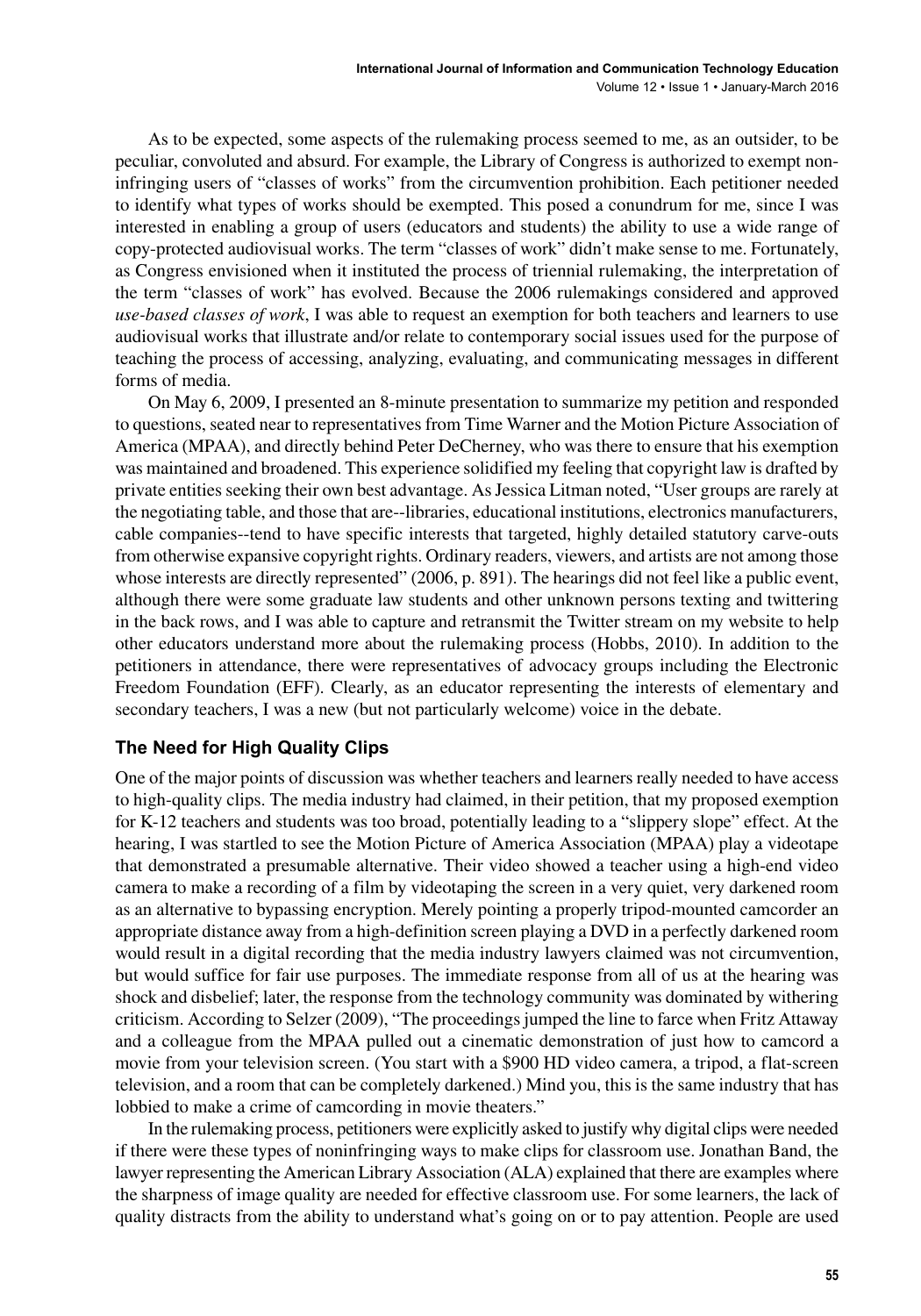to high-quality images and blurry images distract from the educational message. In my response to questioning, I talked about the importance of context in addressing the need for image quality: it's one thing to work in a classroom where you can turn off all the lights with one button. If you work in a public school where the blinds are broken, your experience is different. Image quality needs to be superior for it to even be visible when you're working in an imperfectly lighted room, or using outdated projection equipment, as many teachers are.

# **How Much to Use?**

After the hearings were over, on August 29, 2009, the Copyright Office sent the petitioners a question via email. They asked: "Is there a limitation, either in terms of duration or percentage (or both), which could be incorporated into the definition of an exempted class of works?" After discussing the question on a conference call, all the petitioners strongly objected to a time or percentage measure since the permissible amount of use of a copyrighted work depends on the specific context of each use case. We argued that a "bright line" ruling specifying a certain amount or percentage would likely be misunderstood by the user community, increasing copyright confusion. And we pointed out that any restriction on quantity would need to focus on the amount of copyrighted material used, not merely the amount that was circumvented (Post Hearing Response, 2009). I argued that any quantitative restriction should be measured by usage of a DVD per individual class session due to the variety of works that an educator may show throughout the school year. Any proposed regulation must recognize the great variation that exists in the content of copy-protected DVDs. While some DVDs contain only a single audiovisual work, such as a feature film, many others contain compilations of individual works, such as a movie trailer, creator's commentary, and a short film that are all encompassed in one CSS-encryption. The variation among the content of an entire DVD would make it very difficult for educators to apply a consistent quantitative restriction. Should a proportional restriction apply to the entire running time of the DVD, it would be extremely burdensome for the educator to count all of the running minutes of the DVD in order to determine the overall playing time, since many segments do not have a running time indicated. We anxiously waited for the results, hoping that time-based restrictions would not be used as a factor in determining exemptions.

# **RESULTS OF THE 2009 RULEMAKING**

After months of waiting, the Librarian of Congress made a decision on July 27, 2010, continuing to exempt university professors and offering the exemption to students of media and film, as well as college and university faculty from any academic or professional subject discipline. "The record demonstrates that it is sometimes necessary to circumvent access controls on DVDs in order to make these kinds of fair uses of short portions of motion pictures," said the Librarian of Congress, James Billington (Goldberg, 2010, p. 1). The Copyright Office restricted circumvention "to situations where the user aims to include a 'short' portion of an existing work in another, new work - while recognizing that longer excerpts sometimes may qualify as fair use in under ordinary copyright law" (Jaszi, 2010, p. 1). Fortunately, no fixed time limits were established and the user is free to determine how much of a copyrighted work is needed to accomplish their purpose.

# **No Fair Use for K-12 Teachers**

But the Register of Copyright specifically rejected my argument that K-12 teachers and students should receive an exemption. They claimed that I had failed to show that access to high-quality images was absolutely necessary. The Register of Copyright claimed that K-12 teachers and students don't need access to high-quality digital clips and should instead use alternatives to circumvention, stating that screencasting software is superior to using digital clips "because it allows teachers and students to use clips from DVDs for educational purposes when use of the DVD itself would cause teachers to incur excessive classroom time to locate particular scenes," resolving the cost and other problems of camcording the screen. As I saw it, the Library of Congress used the "Let them eat screen capture" position.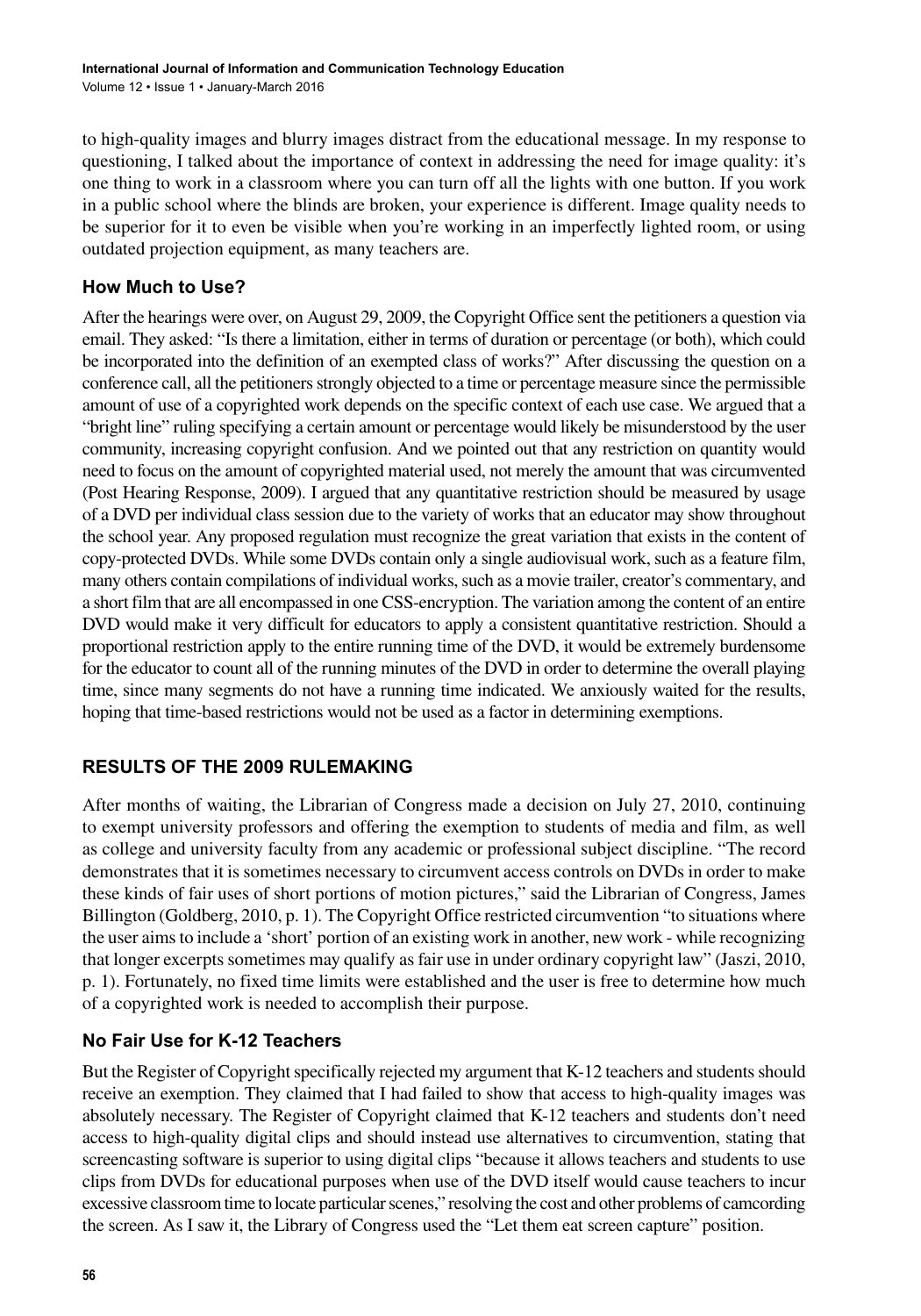While rejecting the needs of K-12 educators to make digital clips for fair use purposes, the Register of Copyright did extend the exemption to "vidders" and other amateur filmmakers, who were allowed to bypass DRM safeguards in order to incorporate an audio or visual excerpt of an artistic work in a new documentary or a noncommercial work of cultural commentary. Media literacy educators are highly sympathetic to those who remix to create engaging and empowering new forms of self-expression and communication because when students discover the power of lifting a sound track from one clip and attaching it to another, they recognize a fundamental principle of media literacy: that all media messages are constructed and that they can be builders themselves. Martine Rife, who attended the oral hearings and testified on behalf of expanding access, noted that the Register of Copyright did not want to define this class of users too narrowly, rejecting the idea that documentary filmmakers need to be members of a special organization or enrolled in a particular class. To Rife, this suggests that "anyone, regardless of whether they are a student, a teacher, or not, can utilize the DMCA exemption as it applies to noncommercial video makers and documentary filmmakers" (Rife, 2010, p. 1).

With sage advice from my colleagues Peter Jaszi and Pat Aufderheide, I decided to inform my community of K-12 and media literacy educators by leading with this relatively positive news, declaring a partial victory and noting, even if our petition was not granted, that at least the Register of Copyright allowed anyone (presumably K-12 teachers and students) to rip videos in order to make a non-commercial video.

But imagine how humiliating and frustrating it was to have the Register of Copyright directly claim that K-12 teachers and students were fundamentally unlike college professors and film students who can presumably exercise discretion carefully to determine when bypassing circumvention of access controls is necessary. What kind of stigma was attached to K-12 educators that made their educational needs seem *so different* from that of those who teach at the college level? It was even more annoying that the Register called out my petition for critique by claiming that the evidence presented by K-12 proponents was lacking because it involved "only assorted hypothetical situations."

Months later, I felt somewhat vindicated when a brief in the *Harvard Law Review* noted some of the weaknesses in reasoning of the Register of Copyright specifically regarding their decision regarding the K-12 exemption. The Register of Copyright "ignored evidence of the benefits of extending the exemption to other university students, to K-12 teachers and students, and to other media beyond motion pictures on DVDs," crafting a rule "that leaves many of the very users whom Congress intended to protect without the ability to exercise their fair use rights" (Note, 2011, p. x). The article pointed that that my petition did make reference to "numerous actual situations in which the DMCA stymied pedagogical goals" and documented how teachers had expressed frustration about the "inability to have students compare particular film scenes or evaluate how portrayals of romance in the media shaped societal expectations." Although I did include some fictionalized scenarios to support my case, the Register failed to mention that most other proponents also offered a mixture of hypothetical and factual illustrations.

In analyzing the 2010 rulemaking, the *Harvard Law Review* article critiqued how the Register of Copyright made a distinction between college level and K-12 educators and their students, writing:

*It is possible that non-film students and K-12 teachers and students may still be able to avoid DMCA liability in certain cases by claiming coverage under the documentary filmmaking or noncommercial video prongs of the 2010 rule. Nevertheless, distinguishing between film students and non-film students and between university teachers and other teachers ignores the highly integrated and cross-disciplinary nature of technology usage in the classroom today and serves to make the pure educational exemption underinclusive. Consequently, there seems to be little reason why the Register drew the lines where she did. While the 2010 rule will likely be a boon for university faculty and film students, the same cannot be said for non-film students and K-12 teachers and students. The limited application of the exemption to motion pictures and certain educational actors goes against the spirit of the Section 1201 rulemaking process, which is to protect and preserve fair use in the digital age. (Note, 2011, p. xi)*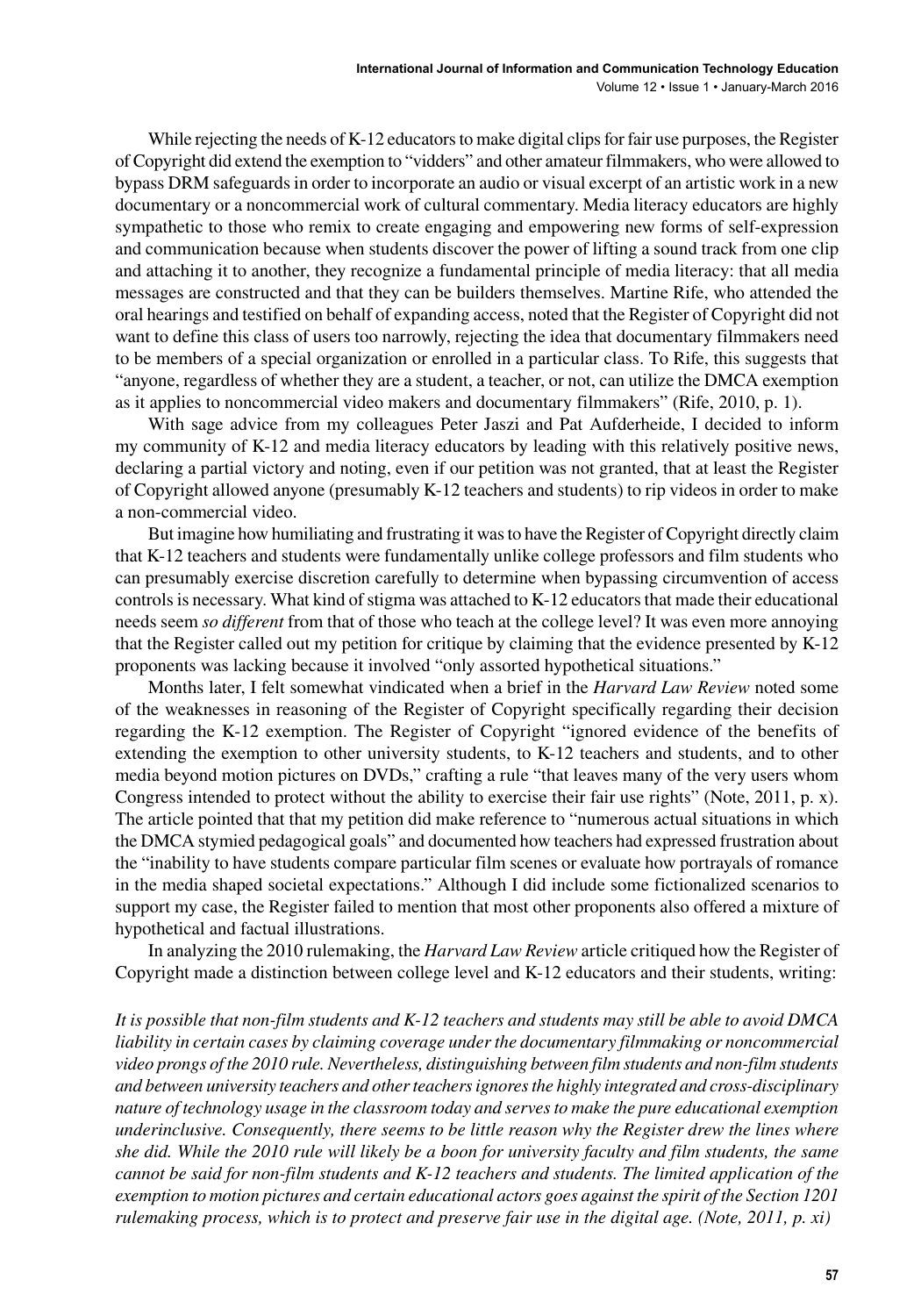While for the first six months after the decision I was disappointed, as I see it now, the 2009 rulemaking process maintained the exemption for college faculty, extended the right to college students taking film classes, and overall had a net positive impact for media literacy education. When a professor rips short film clips from Disney movies to comment on historical shifts in gender or racial stereotypes in children's films, this is now legal. A film student can use excerpts from *Scarface* to make a video on the rap and hip hop culture. These are "classic" examples of fair use, which enables people to use copyrighted materials without payment or permission when the social benefit of the use outweighs the cost to the copyright owner (McDermott, 2012). However, because this special exemption has been granted only to college professors (from any discipline or field) and college students in film and media studies who are creating new works for the purpose of comment and criticism, the decision denied elementary and secondary educators and their students their fair use rights.

Because the Register of Copyright believed that only film students needed to use high-quality images in their media productions, college students who major in history, women's studies, literature or physics are not entitled to legally rip excerpts of movies for their creative projects – only those enrolled in film and media programs. Instead, these second-class citizens were invited to use screen capture software to accomplish their educational goals. Screen capture software like the free program Screeencast-o-Matic ([www.screencast-o-matic.com\)](http://www.screencast-o-matic.com) or the more costly program Camtasia ([www.](http://www.techsmith.com) [techsmith.com\)](http://www.techsmith.com) let users highlight any part of a computer screen to create a little movie. It captures the sound from the movie—and it also captures the sound from your computer's keyboard and microphone. Users can embed the file into a Powerpoint presentation or use it to build their own video.

I wondered: how could we persuade the Library of Congress that high school students and literature majors also may need high-quality images for their videos offering critical commentary of Boyz and the Hood, Romeo and Juliet, or Spiderman? Are their creative works inherently less valuable or important than the work of college student film majors? The 2009 rulemaking process was a wake-up call for me as it showed in a concrete way both the tangible benefits of copyright activism and the risks of copyright apathy and ignorance. The experience convinced me that K-12 educators can't sit on the sidelines but must advocate for the right to make fair use of copyrighted content, and in doing so, help expand our rights to use copyrighted materials for teaching and learning.

### **THE DMCA 1201 RULEMAKING PROCESS, 2012**

I looked forward to the opportunity to participate in the 2012 rulemaking process and was determined to use a more effective strategy to address the concerns raised by the Register of Copyright. I needed to show that it was essential, for pedagogical purposes, for teachers to have access to high-quality clips, not just screen capture. I needed to offer examples of actual teachers who were constrained by the limitations of screen capture with both DVD and with online streaming video content. And I needed to be able to put in front of Copyright Office officials an actual K-12 teacher who makes active use of film clips in the classroom so that they understand the importance of these pedagogical practices and hear from an expert that there's no real difference between teaching an 18-year old high school student and teaching an 18-year old college student. However, during the preparation of the brief, I accepted advice offered by student attorneys Erik T. Israni, Elizabeth F. Jackson, Kristin Wall, and Michele-Ann C. Wilson of the Glushko-Samuelson Intellectual Property Law Clinic at Washington College of Law at American University who encouraged me to focus my petition on the needs of elementary and secondary educators and not to request an exemption for students. Take one step at a time, they explained.

In requesting an exemption in 2012, I noted that media is a crucial component of kindergarten through twelfth grade education, making it necessary to exempt audiovisual works for educational uses. The distinction drawn in 2009 between college and pre-college educators, I argued, was illogical and baseless. College professors and K-12 teachers are equally in need of quality media because of the ever-blurring line between high school and college curricula. Teachers are harmed by the law's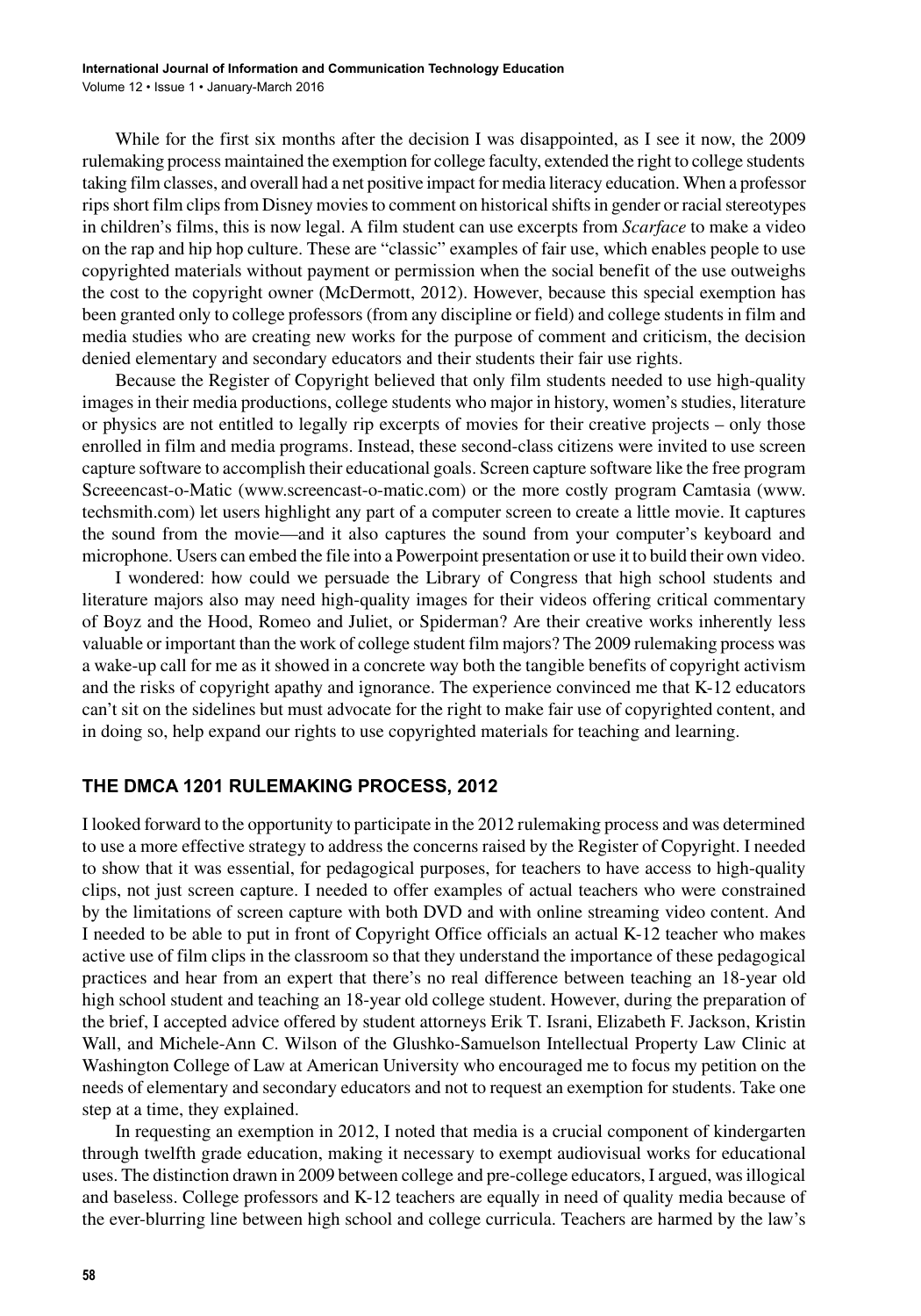restriction of access to high quality media because teachers need high-quality media in order to teach effectively and because non-digital media is often not available. In my petition, I explicitly critiqued the industry's proposed alternatives which had suggested the use of media compilation websites. These sites offer a pre-selected set of movie clips that address thematic topics, including courage, optimism and friendship. Clip compilation websites (with names such as Anyclip.com) present an extremely limited clip inventory, constraining teachers' ability to locate particular clips needed for their lesson plans. In order for media compilation websites to be adequate alternatives to circumvention for clip compilation uses, these websites would need, at a minimum, to offer educationally relevant clips from movies still in commercial distribution. Moreover, those limited clips are also subject to discretionary editing by the website administrators, thereby decreasing their utility in K-12 classrooms. The website administrators also split longer scenes into separate clips, forcing teachers and students to sit through page loading, buffering, and advertisements (Hobbs, 2012).

In many American schools today, there are many challenging issues associated with Internet use, including inconsistent connections, slow bandwidth, website unavailability, and school districtimposed content filters. To illustrate the frustration that K-12 educators experience in their efforts to incorporate media in the classroom, my petition described situations faced by specific teachers, including Eldridge Gilbert, a middle school principal and social studies teacher, who spends five times as much time preparing media for use in class as compared to the time he spends on all other lesson preparations. Edie Lozano, an English Literature teacher at a Texas high school, loses her students' attention each time she must transition between different DVD discs, wasting valuable class time regaining learners' focus. Kindergarten teacher Ellen Moiani once showed her students a YouTube video on shapes, and accidentally exposed them to a movie trailer glorifying gun violence before the intended clip played (Hobbs, 2012). Lawful fair uses of copyrighted materials are impeded by technological protection measures. Many of the uses just described fall within the ambit of the faceto-face teaching exemptions, Sec. 110(1) of the Copyright Act. But other uses of copyrighted material represent a strong transformative use of copyrighted material. Thus, for example, when teachers take a clip, subject it to critical analysis, and frame it with discussion and lecture the use is transformative because the teacher "add[s] something new, with a further purpose or different character, altering the first [work] with new expression meaning, or message" (Campbell v. Acuff-Rose Music, 1994).

In offering workshops and professional development programs on copyright and fair use for digital learning, I was able to develop contacts with thousands of school librarians, technology specialists, college faculty, youth media specialists, and K-12 teachers who were interested in understanding their rights to use digital media under the law of copyright. I had discovered that, while many teachers make active use of film and video for educational purposes, only a very small number of teachers felt moved to actively advocate for their rights under the law. Fortunately, I had met some teachers like Kristin Hokanson, Spiro Bolos, and David Cooper Moore, who were committed to advancing their colleagues understanding of the law; they helped me develop and implement many of these professional development programs.

At the oral testimony, I showed a short video interview with a high school technology teacher who struggled unsuccessfully to make a screencast from legally-acquired content from an online video streaming service. I also brought with me Spiro Bolos, a high school social studies teacher at New Trier High School in Winnetka, Illinois. In oral testimony before the Copyright Office on June 4, 2012, he shared his own experience using film clips in his teaching. To address the claim that K-12 teachers didn't need access to high-quality video clips, he showed a video where he conducted some informal classroom research, playing a short clip from *Citizen Kane* (dir: Orson Welles) and leading a discussion with two groups of high school students. One group viewed a screencast version of the clip while the other group viewed and discussed a digital clip that had been "ripped." We could clearly students' comments were influenced by their ability to see and hear the visual and verbal content of the film (Hobbs, 2012).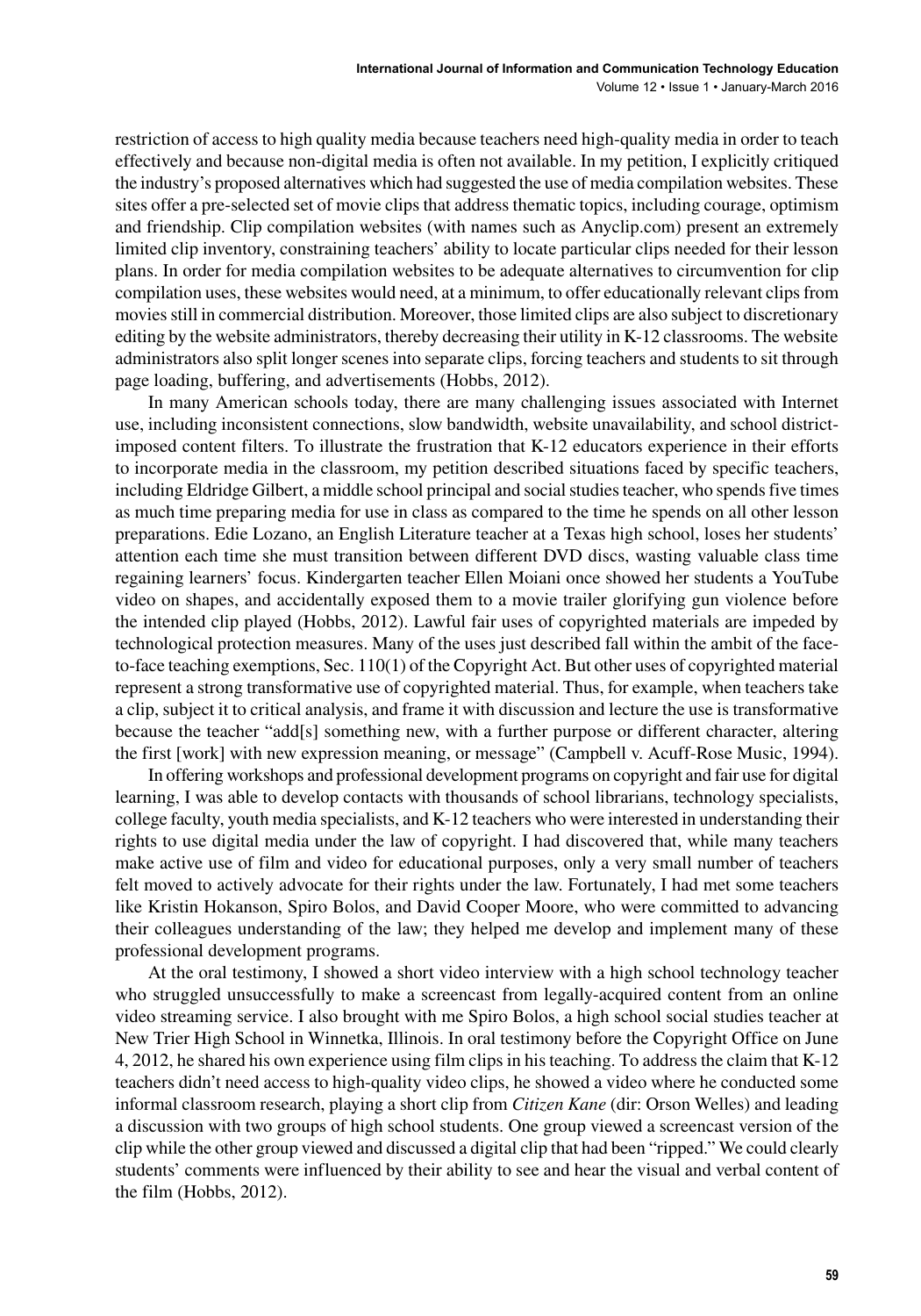When the 2012 Section 1201 rulemaking procedure was completed, the Librarian of Congress granted five exemptions for: (1) literary works for the blind; (2) computer programs on wireless telephone handsets to ensure interoperability and (3) for the purpose of connecting to alternative networking; (4) motion pictures or DVDs or works distributed by online services for purposes of comment or criticism in non-commercial videos, documentary films, nonfiction multimedia ebooks offering film analysis, and for certain educational uses by college and university students *and by kindergarten through twelfth grade educators*; and (5) motion pictures and AV works on DVDs or online services used for research to create DVD players for the blind, deaf, visually impaired or hard of hearing (U.S. Copyright Office, 2012, p. 140).

One of the successes of the 2012 round of rulemaking is that the exemption permits breaking encryption on online content, not just DVDs. Still, the user may take only a "short portion" of the original work for purposes of criticism and commentary and the user must reasonably believe she needs to break the DRM to accomplish that purpose. The exemption does not cover breaking encryption on HD or Blu-Ray disks.

And because the DMCA includes an automatic takedown process for video content that may be copyrighted, as McSherry & Hofmann (2012, p. 1) explain, "[E]ven though the Librarian affirmed yet again that using short portions of a movie for purposes of criticism or comment in a noncommercial video is a fair use, Hollywood can still use tools like YouTube's Content I.D. system to take down such videos with the flip of a switch."

#### **CONCLUSION**

The future of digital learning depends upon a robust interpretation of fair use. But we still have a long way to go in eliminating copyright confusion, and this paper is a small effort to help advance people's understanding of the law. In research with more than 1,300 K-12 teachers in 17 states, researchers examined the legal knowledge and educational background of teachers, finding that most educators are uninformed or misinformed about student and teacher rights; have taken no course in school law; get much of their legal information from other teachers; would change their behavior if they knew more about the law; and want to learn more about these issues (Schimmel & Militello, 2007). When it comes to the growth of digital learning, many educators and other creative people depend upon copyright and fair use but few have used the rulemaking process as a means to protect their approach to digital learning as well as new forms of creative self-expression. There is still little awareness among teacher educators in schools of education about the importance of copyright education for pre-service teachers. Indeed, "both fair use and the broader structure of copyright law need to accommodate new forms of art that average citizens make" (Tushnet, 2012, p. 891).

In reflecting on my experience as a copyright activist, these questions about the rulemaking process are still unanswered: What counts as harm for purposes of evaluating whether the DMCA has harmed fair use? If educators are afraid to assert fair use rights for fear of being sued for circumvention, is that a sufficient harm even if the copyright owners have yet to file suit? More generally, who gets to claim fair use? Does a fair user need pre-approval by some outside party such as the Copyright Office, either of her fair use or of the institutional setting in which she wants to make it? To what extent should we expect educators to be aware of technical, counterintuitive features of law that make it better, legally speaking, to download a full unauthorized copy of a TV show or movie that is already "in the clear" than to pay for DVDs and take small clips from them in order to create a remix? (Tushnet, 2012, p. 914).

For K-12 educators and students with interests in digital learning, these questions are highly salient and address some the real-world consequences of the law. One of the challenges I faced, as a non-legal professional, was in simply trying to read and understand the decision of the Librarian of Congress and the Register of Copyright. I wondered: maybe the lawyers and policymakers want copyright law to be an inside game played by experts. The process itself seems to intentionally shut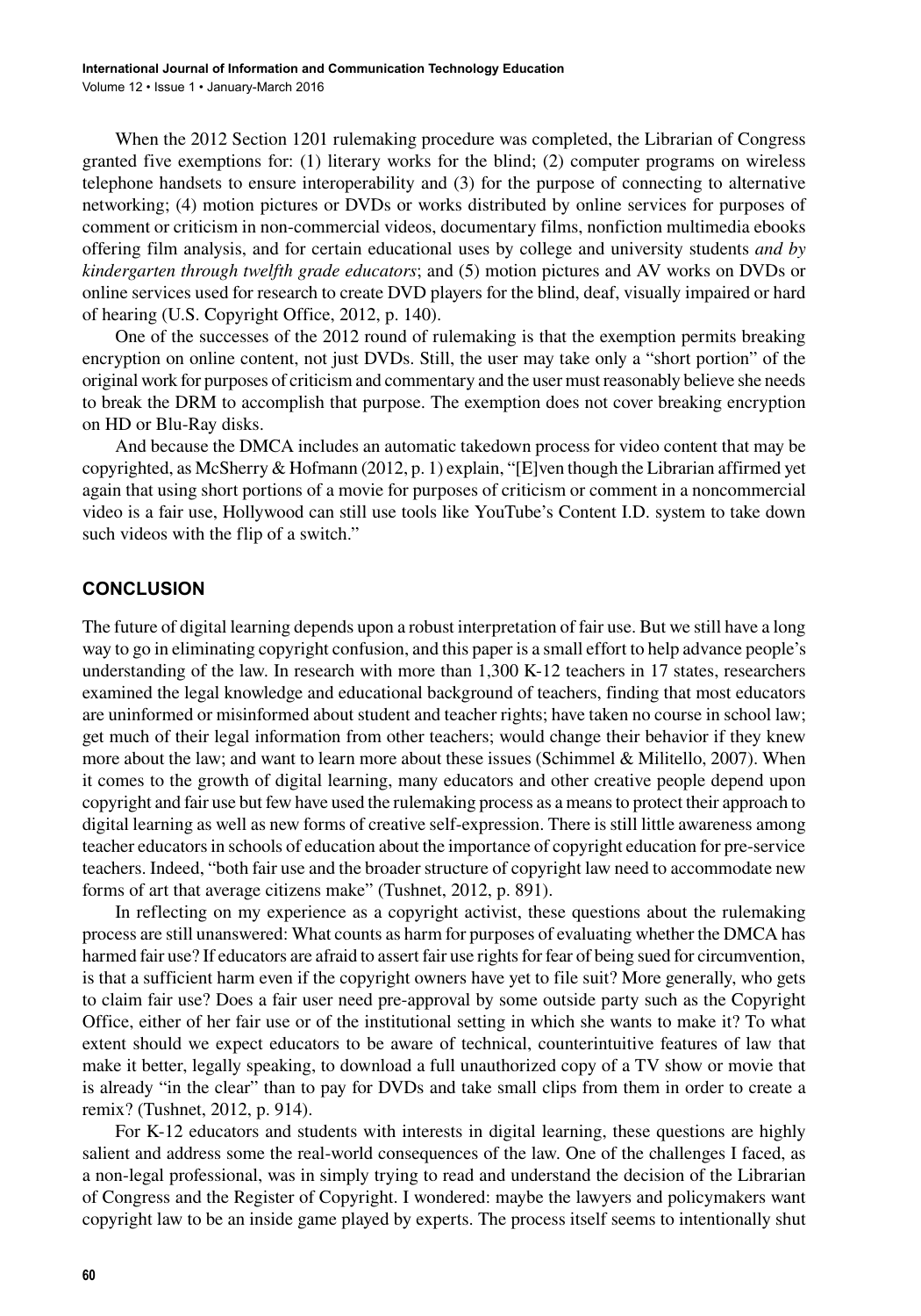out ordinary people from participating in the process. Of course, legal language has long been used as a mechanism for discouraging public understanding of the law. When Jodie Griffin describes her first day at YouTube Copyright School, she makes a similar argument. YouTube Copyright School was released in the spring of 2011 as a mandatory program for those YouTubers who were alleged to have violated copyright law. They must watch a video discussing some of the basics on copyright law and pass a quiz, or they risk having their account deleted. Although the video doesn't explicitly say anything that's legally incorrect, "the video implies that fair use protection is a non-starter, and users shouldn't even bother with it," with the narrator imitating the fast-paced verbal fine print that you hear at the end of prescription medicine commercials while the screen fills up with a small-print summary of fair use. "The clear implication here is that fair use is way too complicated to understand, and users should only rely on it if they're willing to pony up for a lawyer to defend them" (Griffin, 2011, p. 1).

Although it is implausible for most elementary or secondary educators to become copyright activists, every educator's work is directly implicated in copyright law today. The fair use doctrine has to be understood in the context of existing patterns and particular group practices of making creative and transformative use of copyrighted work. These patterns will vary for many reasons. Art teachers will make use of copyrighted materials in a different way than science teachers, who, in turn, will use materials differently from those in the humanities. Over time, too, teachers and students will use copyrighted works in new ways (Hobbs, 2010). For example, in 1913, educators used copyrighted materials differently than we do today, where we are exploring digital media, social networking, wikis, podcasts, and videogames to engage and motivate learners. I am confident that the work of media literacy educators is gradually becoming synonymous with the normative practices of literacy; thus, the use of copyrighted materials as a resource for the practices of reading, critical analysis, and composing with digital media will become the rule rather than the exception in education.

There are many admirable qualities to the rulemaking and exemption process that is embedded in Section 1201 of the Digital Millennium Copyright Act. The law allows anyone who is willing and able to testify to speak directly to policymakers. As Tushnet (2010) explains, submitting a petition and participating in oral testimony requires people to speak in the idiom of copyright policy, which requires a certain amount of background knowledge. However, this "process contrasts favorably with other forms of policymaking, in which policymakers themselves--or the lobbyists working on them--decide who will get to speak in favor of and against policy proposals" (p. 889). Furthermore, Copyright Office administrators "are not directly beholden to major campaign contributors, so they are freer than most politicians to listen to individuals testifying to the harms that anticircumvention has inflicted on creativity at the ground level" (p. 889). I'm grateful to have had the opportunity to shape the law directly through a process of advocacy.

It's now legal for K-12 educators and school librarians to "rip" clips from copy-protected DVDs or online streaming media. This fact should greatly expand the creative opportunities for digital learning and teaching. Educators, media artists, librarians and media professionals should not have to live with the uncertainty and fear caused by copyright confusion. This is why educators must learn about their rights under copyright and fair use, and both new and seasoned teachers and librarians must understand on the nature of copyright law and the impact it has on educational practice. This is not a subject that can be glossed over in a single lecture. The exemption could be eliminated at the next rulemaking process in 2015 if educators do not continue to advocate for their rights under the law. Then again, perhaps the law will be expanded to include learners in grades K through 12, and those learning in informal settings like libraries, settlement houses, and non-profit cultural or educational organizations. My modest experience reveals that the law does indeed change (however gradually, slowly and with effort from activists) in response to changes in technology, in society and in educational practice. Educators from all walks of life, including college faculty, researchers, and K-12 educators, must take advantage of their rights under the law in order to preserve and extend them to meet the changing conditions and pedagogies of education today.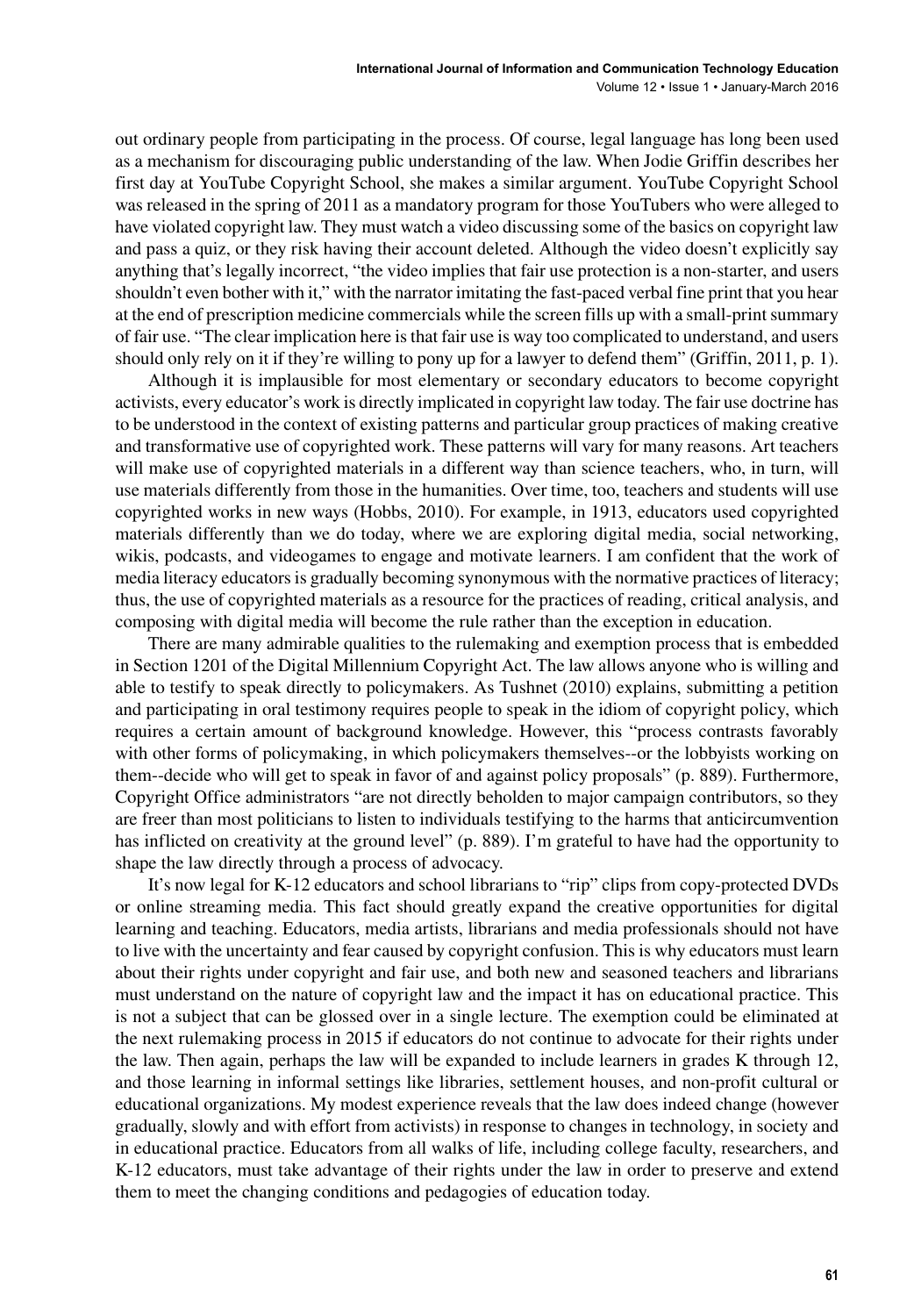# **REFERENCES**

Campbell v. Acuff-Rose Music, Inc., 510 U.S. 569, 579, 1994

Copyright Act, 17 U.S.C. § 101, et seq.

Exemption to Prohibition on Circumvention of Copyright Protection Systems for Access Control Technologies. 68472-68480 [E6-20029] Comments of Peter Decherney et al. at 17-39, Exemption to Prohibition on Circumvention of Copyright Prot. Sys. for Access Control Techs. (Copyright Office 2006) (No. RM 2005-11), available at [http://www.copyright.gov/1201/2006/comments/decherney\\_upenn.pdf](http://www.copyright.gov/1201/2006/comments/decherney_upenn.pdf)

Exemption to Prohibition on Circumvention of Copyright Protection Systems for Access Control Technologies: Rulemaking Hearing on Proposed Exemptions to Section 1201 Before the Register of Copyright 131-35 (2009) [hereinafter Section 1201 Hearing] (statement of Renee Hobbs, Professor of Broadcasting, Telecommunications & Mass Media, Temple University), available at [http://www.copyright.gov/1201/hearings/2009/](http://www.copyright.gov/1201/hearings/2009/transcripts/1201-5-6-09.txt) [transcripts/1201-5-6-09.txt](http://www.copyright.gov/1201/hearings/2009/transcripts/1201-5-6-09.txt)

Goldberg, B. (2010). LC unlocks doors for creators, consumers with DMCA exceptions. *American Libraries*, *41*(9), 14–14. Retrieved from <http://search.proquest.com/docview/755285245?accountid=14270>

Griffin, J. (2011) My first day at (YouTube) Copyright School. Public Knowledge. Retrieved December 28, 2012 from <http://www.publicknowledge.org/blog/my-first-day-youtube-copyright-school>

Halme, M., & Somervuori, O. (2012). Copyrighted Internet material in education – teacher needs and use arrangements. *Education and Information Technologies*, *17*(3), 331–344. doi:[10.1007/s10639-011-9161-0](http://dx.doi.org/10.1007/s10639-011-9161-0)

Herman, B., & Gandy, O. (2006). Catch 1201: A legislative history and content analysis of the DMCA exemption proceedings. *Cardozo Arts & Entertainment*, *24*, 121–190.

Hobbs, R. (2006). Non-optimal uses of video in the classroom. *Learning, Media and Technology*, *31*(1), 45–50. doi[:10.1080/17439880500515457](http://dx.doi.org/10.1080/17439880500515457)

Hobbs, R (2009a). The power of fair use for media literacy education. *Afterimage* Sept- Oct, 15 - 18.

Hobbs, R. (2009b). To the Copyright Office, Library of Congress, In the Matter of Exemption to Prohibition on Circumvention of Copyright Protection Systems for Access Control Technologies. Petition on DMCA 1201, Request for Exemption.<http://www.copyright.gov/1201/>

Hobbs, R. (2010). Hobbs addresses Library of Congress Copyright Office on DMCA Rulemaking. Media Education Lab. Retrieved on December 28, 2012 from [http://mediaeducationlab.com/hobbs-addresses-library](http://mediaeducationlab.com/hobbs-addresses-library-congress-copyright-office-dmca-rulemaking)[congress-copyright-office-dmca-rulemaking](http://mediaeducationlab.com/hobbs-addresses-library-congress-copyright-office-dmca-rulemaking)

Hobbs, R. (2011). *Copyright clarity: How fair use supports digital learning*. Thousand Oaks: Corwin/Sage.

Hobbs, R. (2012). Exemption to the Prohibition of Circumvention of Copyright Protection Systems for Access Control Technologies. To the Copyright Office, Library of Congress. Reply Comments of Professor Renee Hobbs on Behalf of the Media Education Lab at the Harrington School of Communication and Media at the University of Rhode Island. <http://www.copyright.gov/1201/>

Hobbs, R., Jaszi, P., & Aufderheide, P. (2009). How media literacy educators reclaimed copyright and fair use. *International Journal of Learning and Media*, *1*(3), 33–48. doi:[10.1162/ijlm\\_a\\_00026](http://dx.doi.org/10.1162/ijlm_a_00026)

Jaszi, P. (2010, July 30). Worth the wait – installment #1. American University Washington College of Law, Program on Intellectual Property and Information Justice. Available: [http://www.wcl.american.edu/pijip/go/](http://www.wcl.american.edu/pijip/go/blog-post/worth-the-wait-installment-1) [blog-post/worth-the-wait-installment-1](http://www.wcl.american.edu/pijip/go/blog-post/worth-the-wait-installment-1)

Kasunic, R. (2009). Copyright's uneasy transition into the Web 2.0 environment. *Landslide* Mar.-Apr. 2009, 8 - 13.

Litman, J. (2006). *Digital copyright*. New York: Prometheus.

McDermott, A. J. (2012). Copyright: Regulation out of line with our digital reality? *Information Technology and Libraries*, *31*(1), 7–20. doi[:10.6017/ital.v31i1.1859](http://dx.doi.org/10.6017/ital.v31i1.1859)